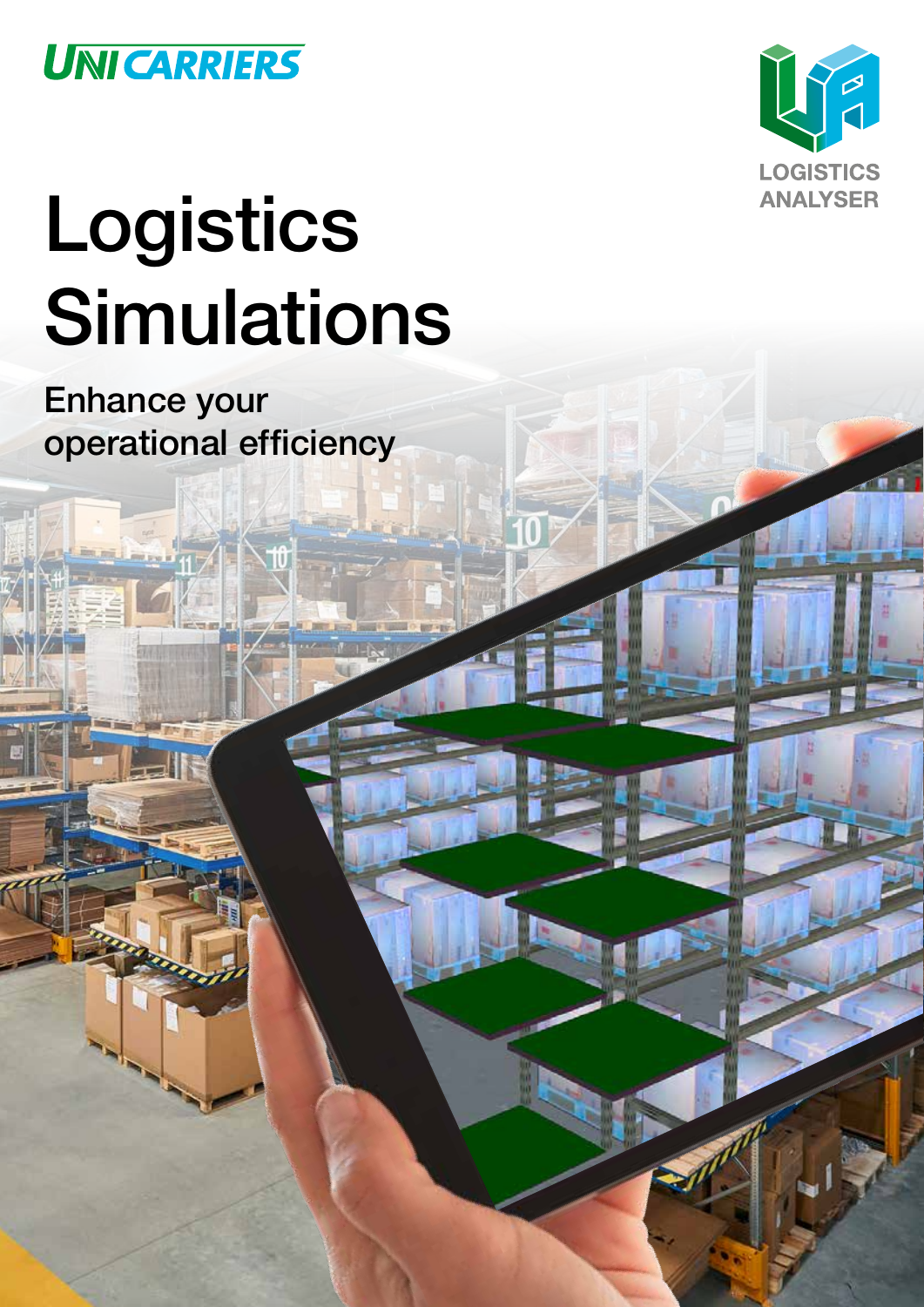## What is a simulation?

*"A simulation is computational reproduction of an operation, process or system which can be used to reveal what will happen within that operation over an extended time, often measured in years."*



### How do simulations fit in with logistics and materials handling?

Building a solid and efficient materials handling operation doesn't start with buying a truck – instead, the process should always begin with a careful analysis of your needs and current operation so that you can see what is being done well and what can be improved.

**LOGISTICS ANALYSER** 



- Simulating a system replaces guesswork with detailed data-driven reports.
- Simulations can take into account all factors that will impact the Total Cost of Operation (TCO) and let you calculate the true ROI of any changes.
- You can analyse the full impact of changes before you make them. Will you unintentionally create new traffic hotspots, bottlenecks and queuing situations? How will this impact on safety and efficiency?
- Compare different racking layouts for capacity, traffic efficiency and throughput.
- Compare different materials handling equipment types and placing strategies and see the results based on different metrics such as man-hours, pallets per hour, etc.
- Predict, evaluate and optimise materials handling equipment fleets. Do you have the right number and type of trucks? Can resources be more efficiently distributed between departments or shifts?
- Avoid the pitfalls of "static calculations". There is more to an operation than travel distance, lift and drive speeds.
- Build efficient logistics systems based on facts, not guesswork.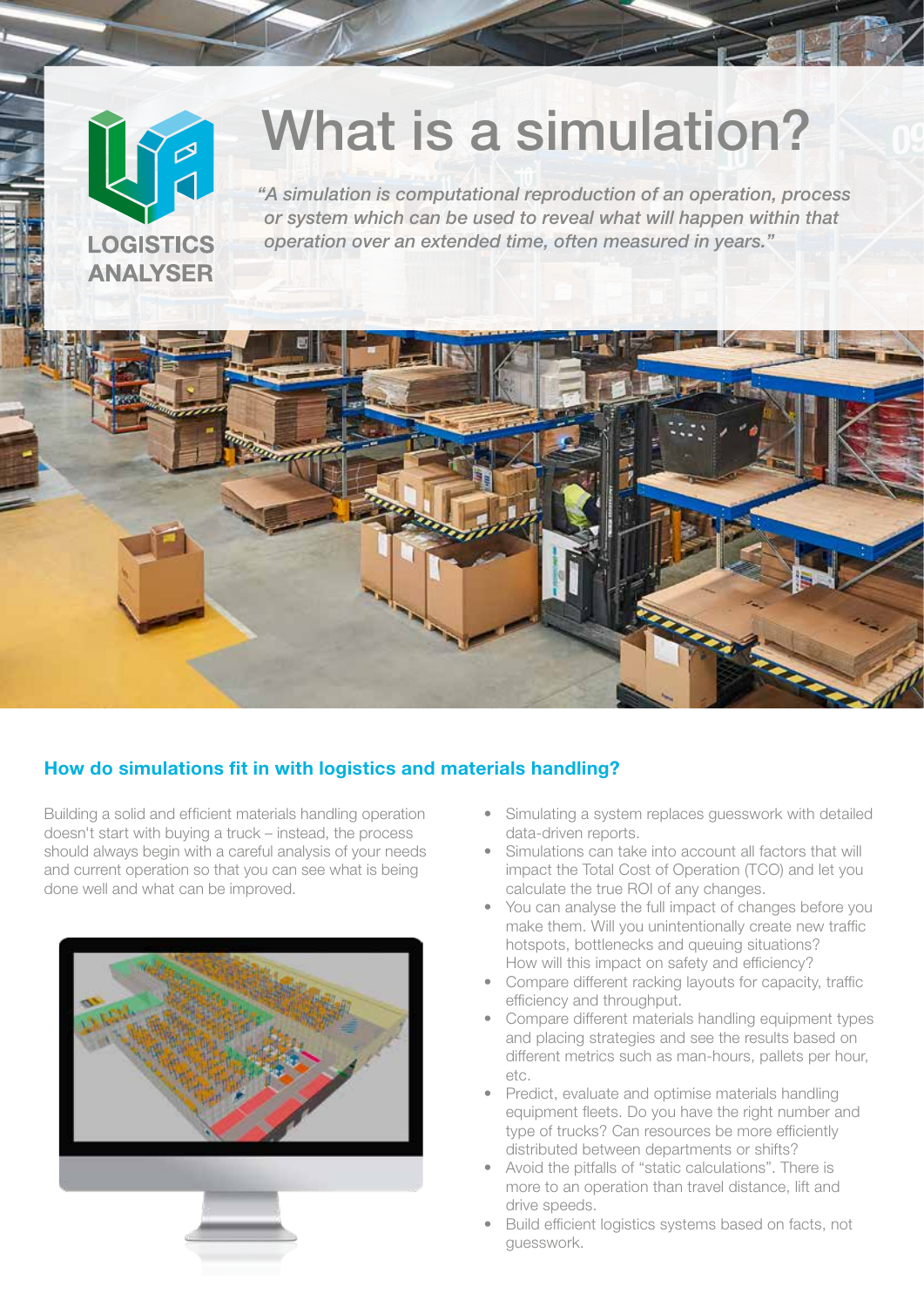Simulations are used today for scientific modelling in many areas of research, including biological, physical, social and economic systems to name just a few. Simulations are used to gain an insight into the way in which a system functions and to test the potential impacts of changes to that system.

#### Logistics Analyser

Our Logistics Analyser software is an essential tool. It allows us to draw detailed warehouse layouts before we input individual customer data on product profiles, throughput, picking behaviour, shift patterns, etc. Add in any ancillary equipment such as conveyors or wrapping machines and then define all of the material flows that exist in that operation.

However, this won't be enough: you also need experience and knowledge. Fortunately, Logistics Analyser has a vast built-in database of information collected over decades of experience. This database covers factors like order picking, preparation times, even the time needed for a driver to get on and off different truck types. It also includes a complete database of truck capabilities such as drive speeds, acceleration, lifting/lowering speeds, etc. Using this data correctly lets you move away from static theoretical calculations and work instead with dynamic practical models that generate accurate real world results.

When you put all of this together you create an accurate computational model of a warehouse or logistics operation that you can use in simulations to investigate every question you have and analyse each solution proposed.

Logistics Analyser – the complete tool for simulating, analysing and optimising any materials handling operation.

#### Want to learn more about logistics and materials handling?

Check out the newly updated edition of the Materials Handling Guide. UniCarriers' own academic level text book has something for everyone in the industry.



First computer assembled at the Atlet factory in Sweden. DOS-based simulation software written using the idea: "Put your warehouse into our computer".



#### History of Simulation in UniCarriers